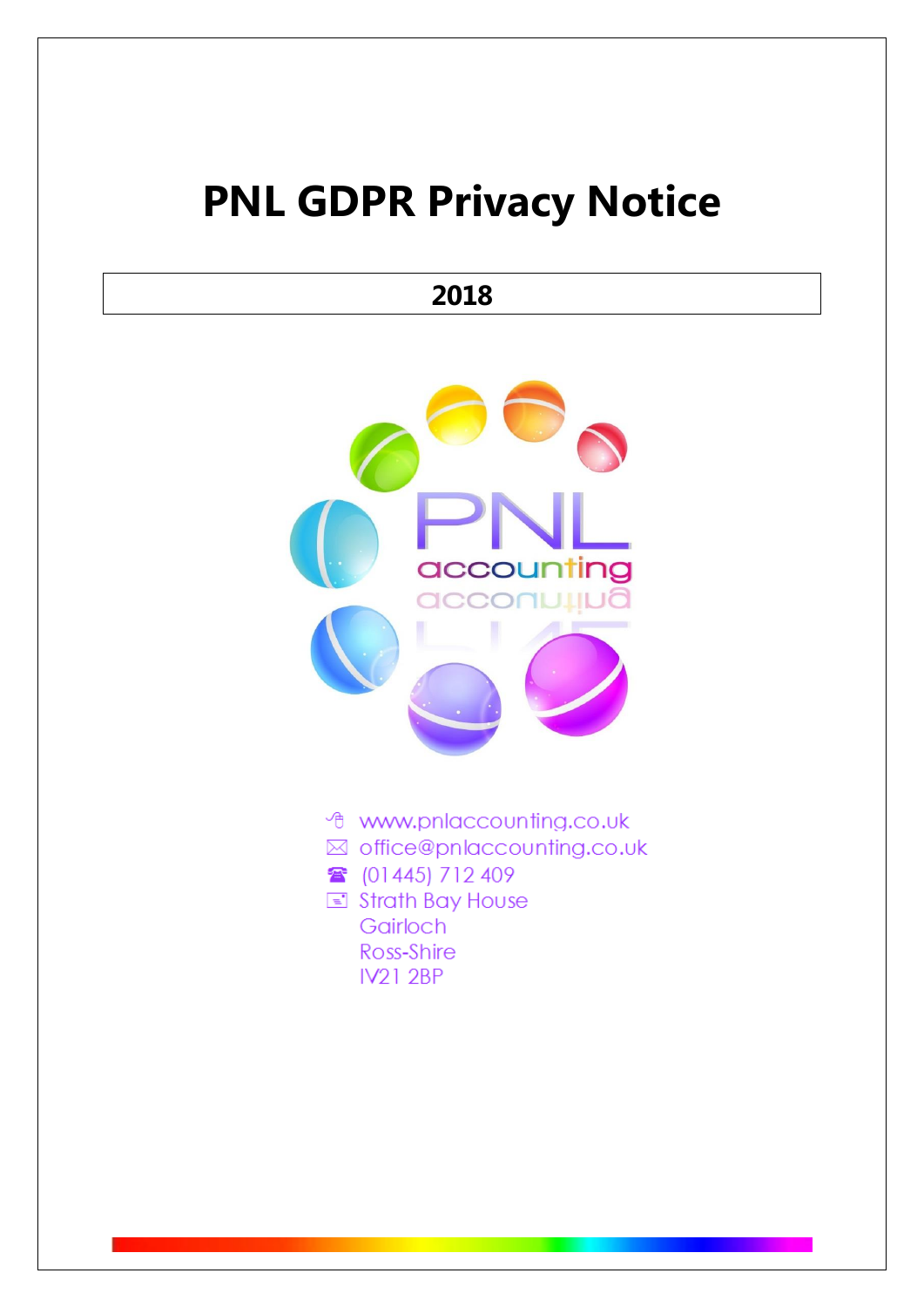

# **PNL GDPR Privacy Notice**

We confirm that we will comply with the provisions of the GDPR and the Data Protection Act 2018 when processing personal data about you and that we have appropriate security measures in place.

We will process your personal data in order to provide you with the services you have requested and to comply with our legal and regulatory obligations. We obtain this personal data from yourself or other regulatory bodies.

In order to carry out the terms of our engagement you need to sign the Consent Form and understand that failure to do so will negatively impact the services we provide.

We will also process your personal data for management and analysis purposes.

Any of your personal data which we hold will be stored securely on our systems for a period of time defined by our internal data retention policies. Generally, this will be for the duration of our engagement with you and thereafter for as long as is required by the law.

The latest version of this Privacy Notice will be always available on our website or if you request in writing by email or letter.

Your personal data may be processed by third parties who are only permitted to use your data for specified purposes and in accordance with our instructions. Those third parties have appropriate security measures in place regarding your personal data which are in line with our policies and the GDPR legislation.

Unless you inform us not to do so in writing by email or letter, we may contact you occasionally by post or e-mail to tell you about products or services which may be relevant to you.

You have the right to apply for a copy of the information we hold about you; to have any inaccuracies corrected; and restrict processing of it. In certain circumstances you have the right to have your personal data erased, subject to legal and regulatory compliance and crime prevention. You have the right to data portability: to obtain a copy of the data you have provided to us, held digitally, in a form that allows you to transfer it to another data controller. You have the right to complain about the processing of your personal data and in the first instance please send any concerns you have, in writing, by email or letter and we will do our best to help you. If you are still unsatisfied, you have the right to complain to the Information Commissioner's Office. Contact details can be found at [www.ico.org.uk.](http://www.ico.org.uk/)

PNL GDPR Privacy Notice.docx 10/05/18 Page 2 of 6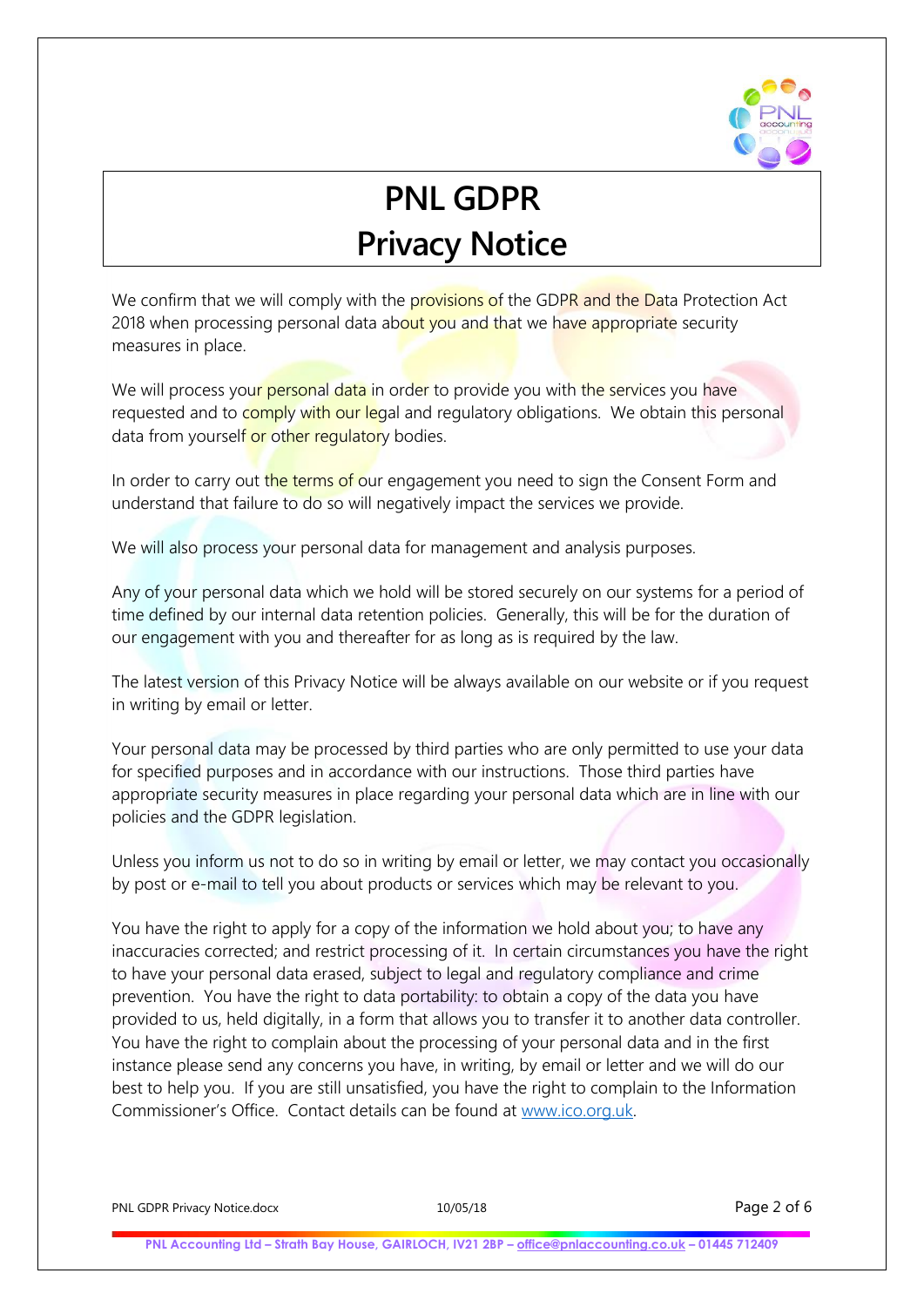

Table of Contents (Use the 'Ctrl'+Click' button on the required section below for further detail)



PNL GDPR Privacy Notice.docx

10/05/18

Page 3 of 6

PNL Accounting Ltd - Strath Bay House, GAIRLOCH, IV21 2BP - office@pnlaccounting.co.uk - 01445 712409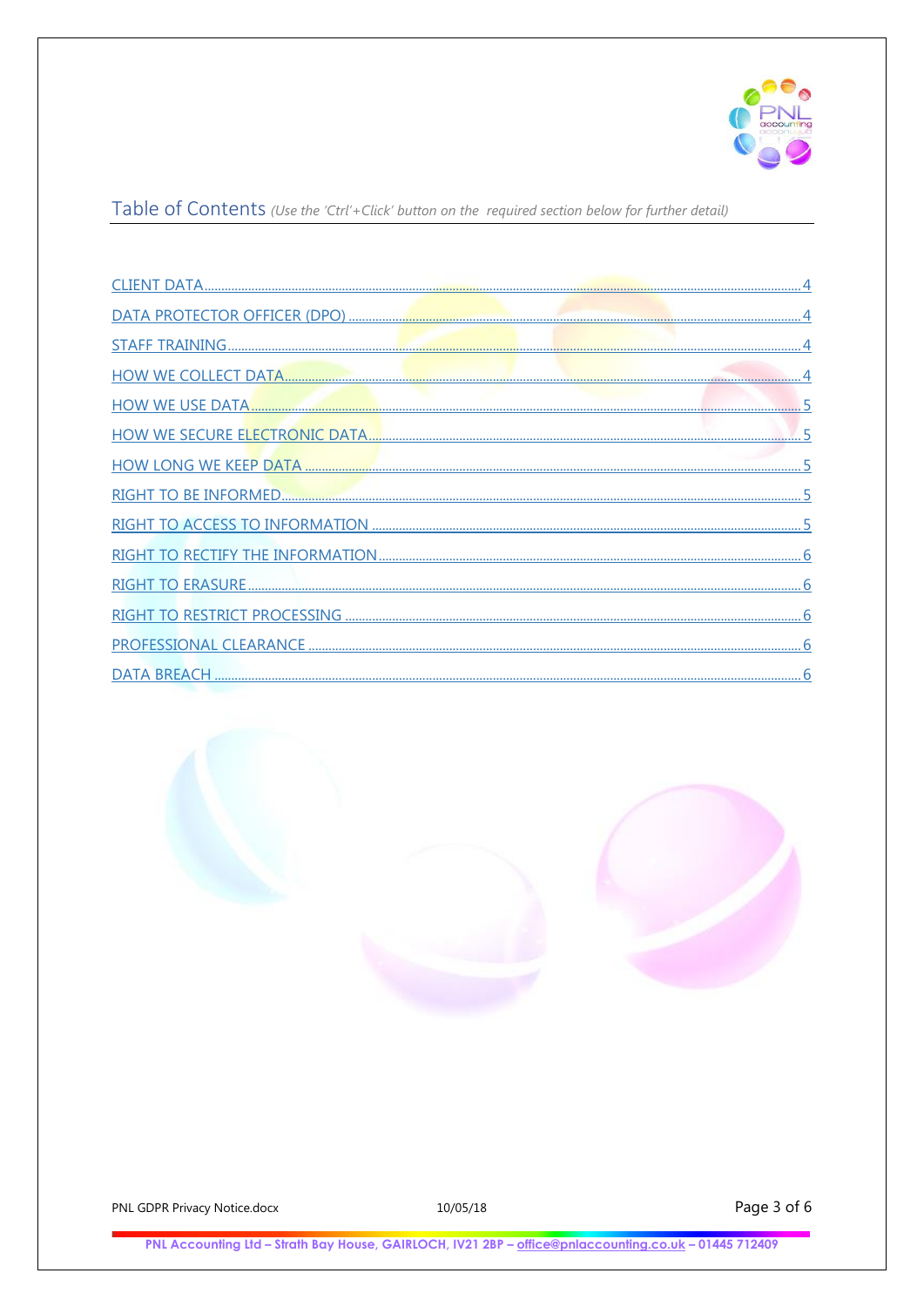

### <span id="page-3-0"></span>Client Data

We only request relevant data for the services we will provide.

To comply with Anti-Money Laundering (AML) Regulations, we are obliged to hold a copy of a valid photo ID (usually passport or driving licence) and proof of address for the last 3 years for each client. This information is used to carry out an electronic ID check to satisfy AML requirements and is kept for that purpose only.

We will NEVER request *sensitive data* from our clients as:

- Race or ethnic origin
- Religious and philosophical beliefs
- Political opinions
- Physical or **mental health**
- Gender or sex life
- Genetic and biometric data
- Trade Union activities
- Details of criminal offences
- Children's names and information

## <span id="page-3-1"></span>Data Protector Officer (DPO)

#### We **do not**:

- carry out online profiling,
- carry out business overseas, and
- deal with sensitive info or any special data processing

Therefore we are not required to nominate a DPO but if you have any queries or concerns about your data, please get in touch with Peter Saggers [\(peter@pnlaccounting.co.uk\)](mailto:peter@pnlaccounting.co.uk) or Lynsay MacKenzie [\(lynsay@pnlaccounting.co.uk](mailto:lynsay@pnlaccounting.co.uk) ).

#### <span id="page-3-2"></span>Staff Training

Before starting employment with PNL and gaining access to any personal data, staff are required to be GDPR certified and sign a confidentiality agreement

#### <span id="page-3-3"></span>How we collect Data

We only collect data given freely from the client themselves when engaging.

If they decide not to become a client, after signing the consent, a withdrawal must be also signed and all personal information will be destroyed

When acting as an agent, dealing with HMRC matters on your behalf, there may be instances where HMRC reference numbers etc are issued directly to us as part of the registration process for a new HMRC service. In such cases, we will inform the client of any new information relating to their HMRC records, as soon as possible.

We will NEVER collect client's data from other clients or use any marketing service, unless express consent is provided.



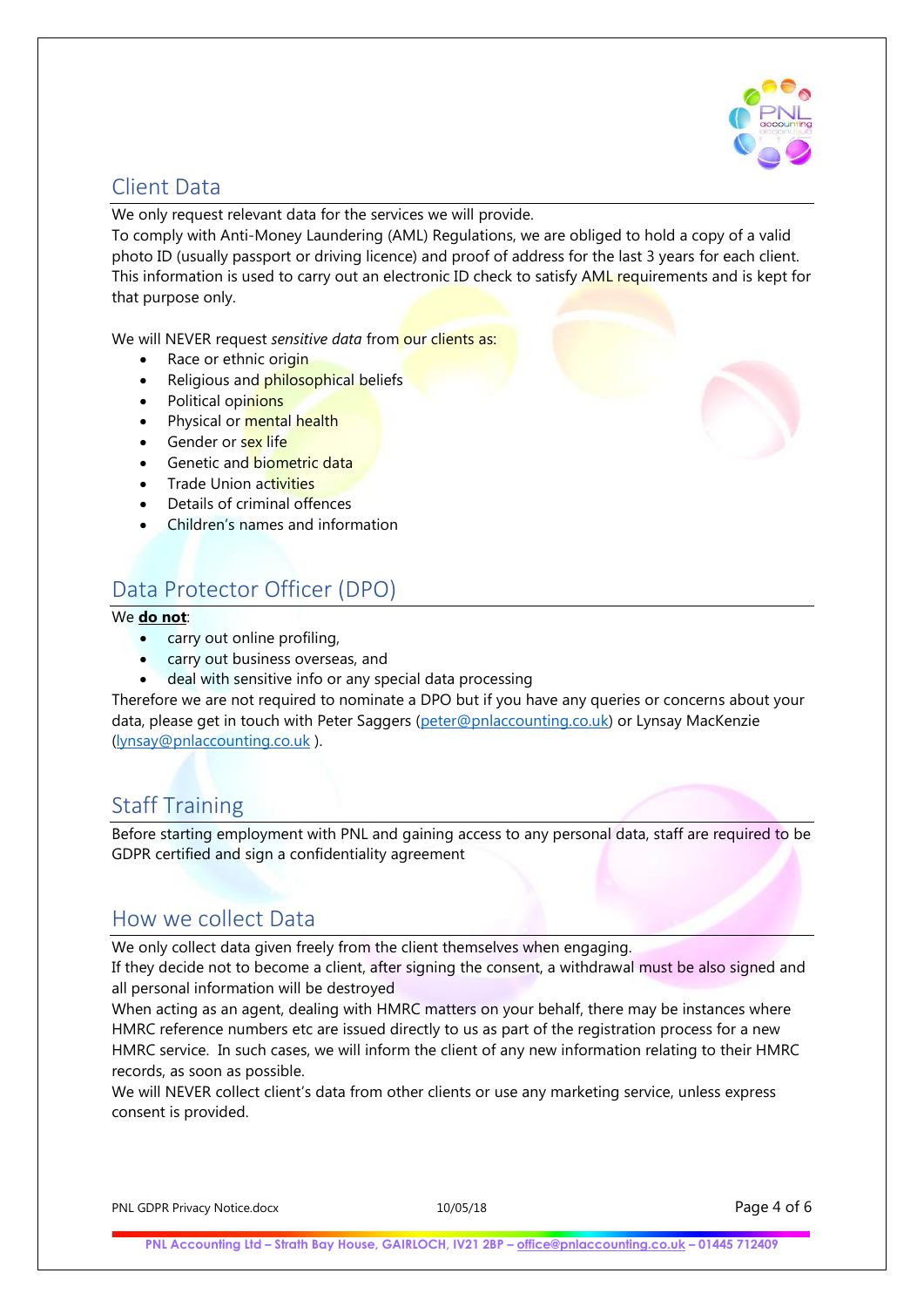

#### <span id="page-4-0"></span>How we use Data

We store our clients' data on our server to which only the staff is permitted to access. In accordance with our IT Support Agreement, when given our authority to do so, our IT support provider is also permitted to access our server for IT maintenance and support purposes only.

All access passwords are modified immediately once a staff member's employment with the company has ended.

We will disclose clients' data to selected, GDPR-compliant, third parties only, in order to meet HMRC regulations, the terms of our engagement or for internal administrative purposes. A list of the aforementioned third parties and how clients' data is used by them is available on request, in writing.

#### <span id="page-4-1"></span>How we secure electronic data

Our Wi-Fi network is secured using WPA2 encrytion. Our Anti-Virus system is configured to automatically update, scan emails and check for malicious websites, in compliance with the Government [Cyber Essentials](https://www.gov.uk/government/publications/cyber-essentials-scheme-overview) Scheme. Password policies are in place and compliant with Cyber Essentials.

### <span id="page-4-2"></span>How long we keep data

Once a client's engagement with PNL ends or if a client withdraws their consent form, all data shared with third parties will be removed.

By law, we are required to hold a client's data for 7 years after which time, it will be destroyed unless the client requests otherwise, in writing.

# <span id="page-4-3"></span>Right to be Informed

The latest version of this GDPR Privacy Notice will be always available on our website. All clients are strongly recommended to read it thoroughly and understand the content before signing the consent form.

If there are any questions or concerns we are happy to provide further reassurance on how we collect, use, process and delete data.

### <span id="page-4-4"></span>Right to Access to Information

During the engagement, the client can request any of their personal data held by us at any time, including the correspondence between our parties and any information our third parties hold for the client.

Although we will do our utmost to reply within a few days, we allow one month to comply with the request or up to three months if we acknowledge receipt of the request within the first month. Once the engagement with a client ends and consent is terminated, only the regulated data can be provided when a request is made and we reserve the right to charge a fee to restore such data from our archive.